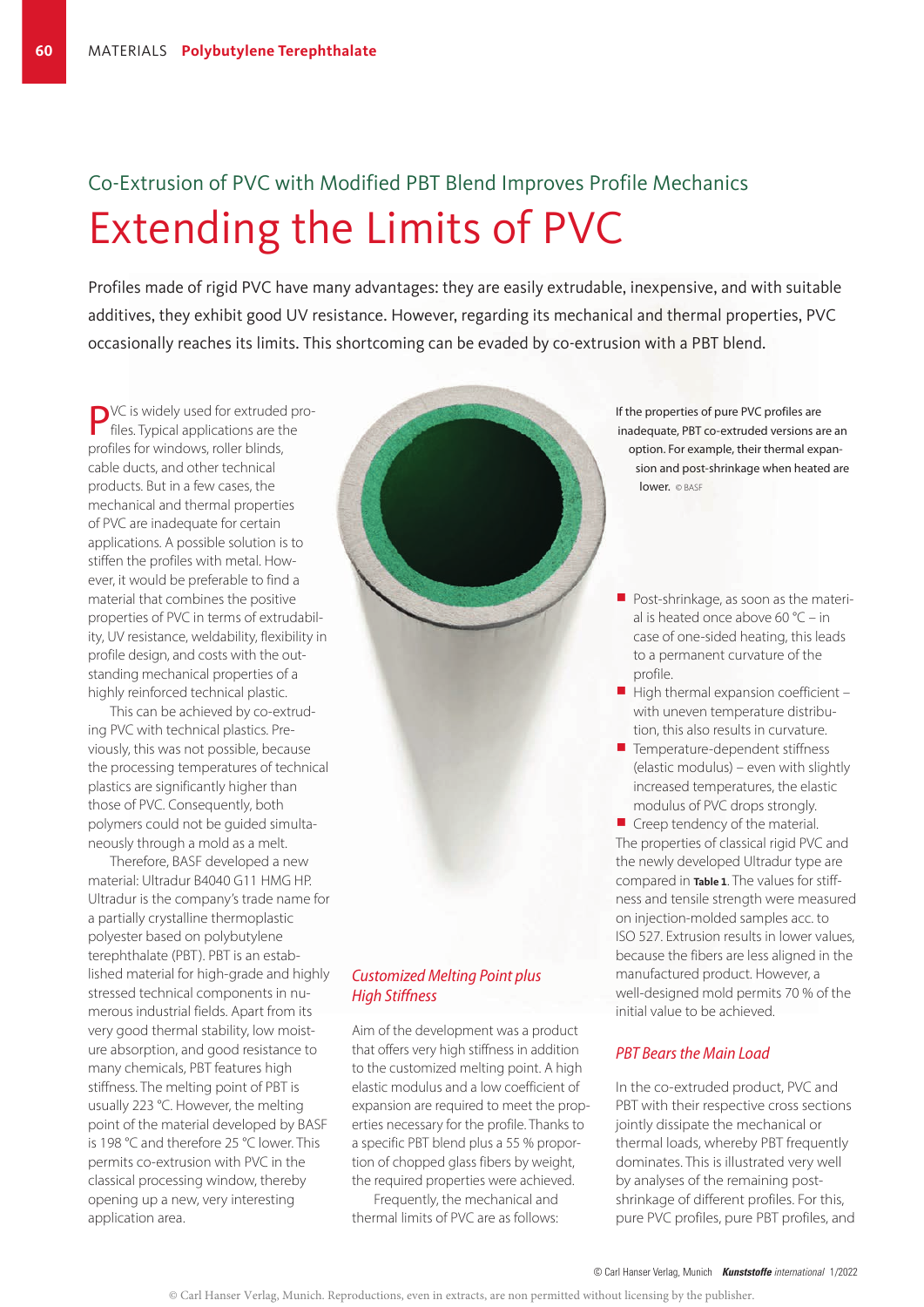co-extruded hybrid profiles were examined. Hereby, the temperature was maintained at 50 °C for 16 hours, and then reduced to 23 °C, and the remaining shrinkage measured. Subsequently, the cycle was repeated with the profiles, but with increasingly higher holding temperatures up to max. 100 °C (**Fig. 1**).

The PVC profile exhibits very strong post-shrinkage of up to 1.2 %. With a value of 0.015 %, post-shrinkage of the pure PBT profile across the entire temperature range is comparatively low. At maximum temperature, the co-extruded profile exhibits a shrinkage of just 0.13 %, which is considerably lower than that of the pure PVC profile. This clearly improved behavior of co-extruded profiles can be used to notably reduce permanent curvatures, for example in dark window frames subjected to intensive solar radiation, without resorting to a metal insert. Similarly, the co-extrusion with PBT also reduces the longitudinal thermal expansion of PVC significantly, as well as a possibly resulting curvature.

# *Processing with Single-Screw or Twin-Screw Extruders?*

The PBT developed by BASF for this purpose can be processed in both mono and co-extrusion. Important for processing is a low moisture content, which should lie below 0.03 %. If the value is higher, e.g. with open containers, pre-drying of the material is recommended. Among the different drying systems, the dry-air drier has proved to be superior, both technically and economically. Typical drying times are two to four hours at 80 to 120 °C.

Single-screw extruders as well as counter-rotating twin-screw extruders can be used for processing Ultradur. With single-screw extruders, singleflight, three-zone shallow screws with a length of 22 to 25 D should preferably be used. Hereby, a compression ratio between 2.5 and 3 is recommended. The compression zone length should be about 4 to 5 D. Barrier screws and shearing/mixing devices are less advisable, because they can damage the glass fibers. Single-screw extruders should be of the flat-bore type without a grooved bush. A melt temperature range of 210



Fig. 1. Permanent post-shrinkage of profiles made of rigid PVC and the PBT Ultradur from BASF, as well as hybrid profiles of PVC and PBT after heating to a certain temperature: shrinkage of hybrid profiles is significantly lower than with pure PVC profiles. On average, the measured hybrid profiles contain about 18 % PBT. Source: BASF; graphic: © Hanser

to 220 °C should be aimed for, with a moderate screw speed as far as possible.

### *Important Processing Parameters*

Counter-rotating twin-screw extruders, both parallel and conical, are the preferred choice in the PVC industry. They are also suitable for processing PBT. Disadvantageous is the higher purchasing price compared with single-screw extruders. But the frequently present degassing and pressure build-up (chamber feeding) can be advantageous. Suitable wear protection (barrel and screw) should be observed with single as well as twin-screw extruders. As with all glass fiber-reinforced polymers, processing of Ultradur requires that shear is kept as low as possible to prevent the glass fibers being damaged or shortened. The challenge hereby is to ensure complete melting of the material at the lowest possible temperature, so that the PVC is not affected negatively during convergence. The temperatures in the co-extrusion mold must be selected so that the PBT can flow without freezing, while preventing damage to the PVC at the same time.

#### *Fast and Safe Way to a Good Mold*

A good mold, combined with a functioning extrusion process, must ensure the following properties: »

|                                                                              | <b>Tested acc. to</b><br>standard | <b>Unit</b>   | <b>Rigid PVC</b> | Ultradur B4040G11 HMG HP |
|------------------------------------------------------------------------------|-----------------------------------|---------------|------------------|--------------------------|
| Polymer                                                                      |                                   |               | <b>PVC</b>       | PBT blend                |
| Chopped glass fiber<br>portion                                               |                                   | $\frac{0}{0}$ | $\overline{0}$   | 55                       |
| Melting point                                                                | ISO 11357                         | °C            |                  | 198                      |
| Vicat softening<br>temperature VST/B/50                                      | <b>ISO 306</b>                    | °C            | 81               | 134                      |
| Elastic modulus (at 23 °C)                                                   | <b>ISO 527</b>                    | <b>MPa</b>    | 2800             | 20,000                   |
| Elastic modulus (at 80 °C)                                                   | <b>ISO 527</b>                    | <b>MPa</b>    | 180              | 4800                     |
| Tensile strength (at 23 °C)                                                  | <b>ISO 527</b>                    | <b>MPa</b>    | 45               | 160                      |
| Tensile strength (at 80 °C)                                                  | <b>ISO 527</b>                    | <b>MPa</b>    | 11               | 41                       |
| <b>Expansion coefficient:</b><br>lengthwise/crosswise<br>(at $23^{\circ}$ C) | ISO 11359                         | $10^{-6}$ /K  | 70               | 15/65                    |
| Post-shrinkage                                                               | <b>BASF</b> method                | $\frac{0}{0}$ | 0.9              | 0.03                     |

Table 1. Properties of a classical rigid PVC and an Ultradur PBT type. Source: BASF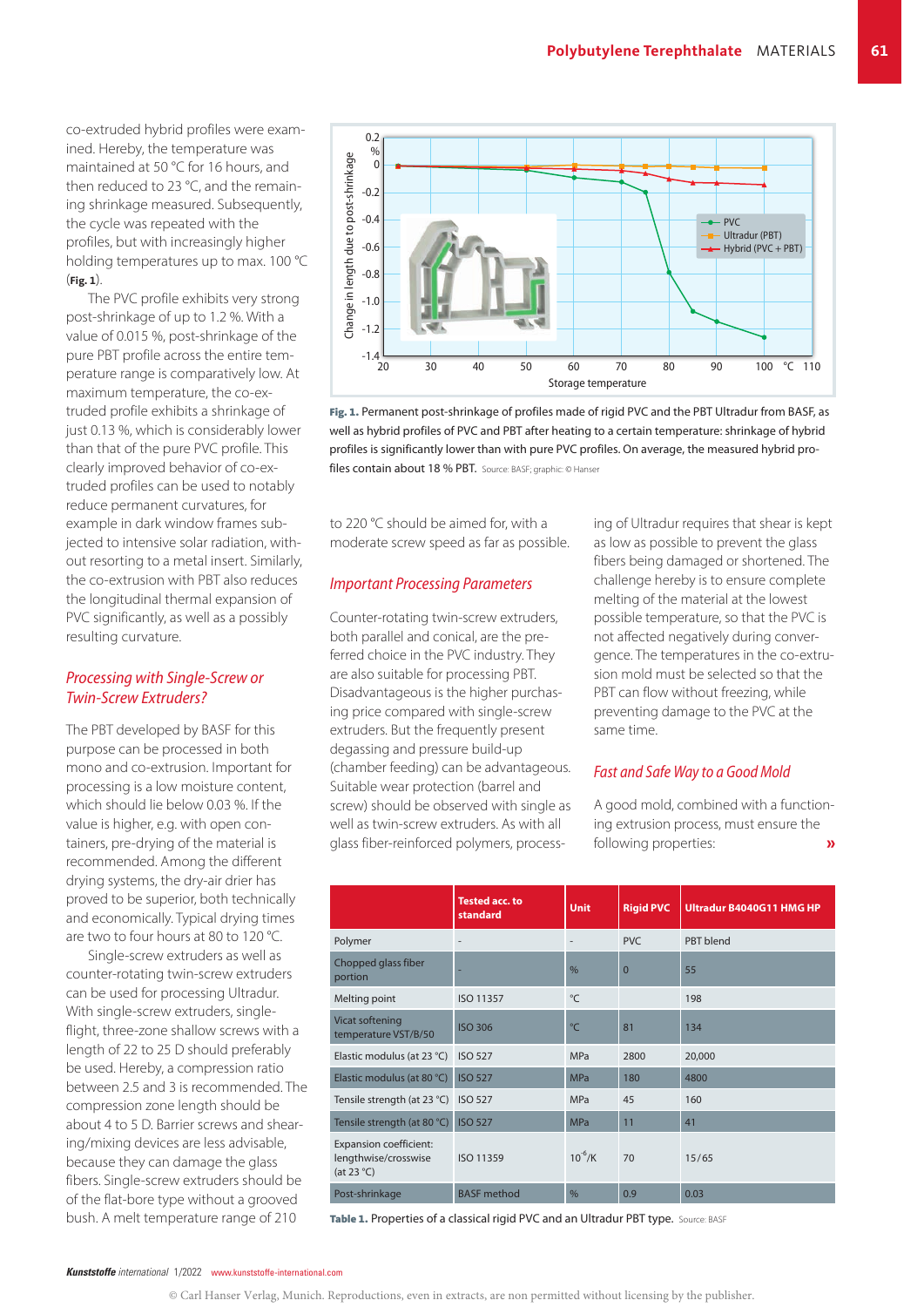

Fig. 2. This co-extruded profile replaces a steel profile in certain window frames. The lower thermal conductance increases the energy efficiency. © Profine

- $\blacksquare$  effective implementation of the PBT's mechanical properties (suitable positions and cross sections),
- $\blacksquare$  high forward orientation of the glass fibers in the PBT – this leads to a high elastic modulus, higher strength, a lower expansion coefficient, and even lower creep behavior,
- $\blacksquare$  specified wall thicknesses in all areas of the geometry,
- $\blacksquare$  no curvature of the extruded profile,
- $\blacksquare$  high haul-off speed,
- $\blacksquare$  permanent serviceability, and
- $\blacksquare$  plannable time from ordering to delivery of the molds.

However, the development requires more expertise than for classical co extrusion molds, which are mostly used to process materials with comparable properties.

In the present case, the flow channels in the mold must be designed for two materials with different flow behaviors (PVC: wall slippage, PBT: wall adherence). The two materials also differ in viscosity and velocity profile in the channel.

Moreover, it is advantageous if the glass fibers are shortened as little as possible, and have a maximum forward orientation. After all, the PBT should freeze in a suitable position.

During mold design, it must be taken into account that PVC tends to swell considerably. If possible, the thickness of the Ultradur profile should not be less than 1.5 mm, to minimize glass fiber damage.

Several molds for this material combination have already been developed and are in series production. Greiner Extrusion, an Austrian mold maker, has already built several successful molds.

## *Weldability of Co-Extruded Profiles Ensured*

In some applications, e.g. for PVC widow frames, the profiles are cut at a 45° angle and then welded. Simultaneous welding is also possible with co-extruded profiles made of PVC and Ultradur, because both materials can be processed in the same temperature window. To obtain high strength, it must be ensured that PVC butts against PVC, i.e. there is no PBT melt in between. Due to the glass fibers in Ultradur, a higher wear of welding foil has been observed during butt welding. However, the cycle time remains practically the same.



Fig. 3. Ultradur B4040 G11 HMG HP can be used instead of steel to stiffen rigid PVC profiles. The result is a lower permanent deflection after one-sided heating. Moreover, thermal conductance is reduced. This permits large, energy-saving windows, also with dark-colored profiles. © Profine



Fig. 4. Door profile of a chest freezer: hereby, Ultradur replaces a metal stiffener, which eliminates the need for an electrical heater in the profile to prevent condensate formation on the outer surface. This improves the freezer's energy efficiency. © Greiner Extrusion